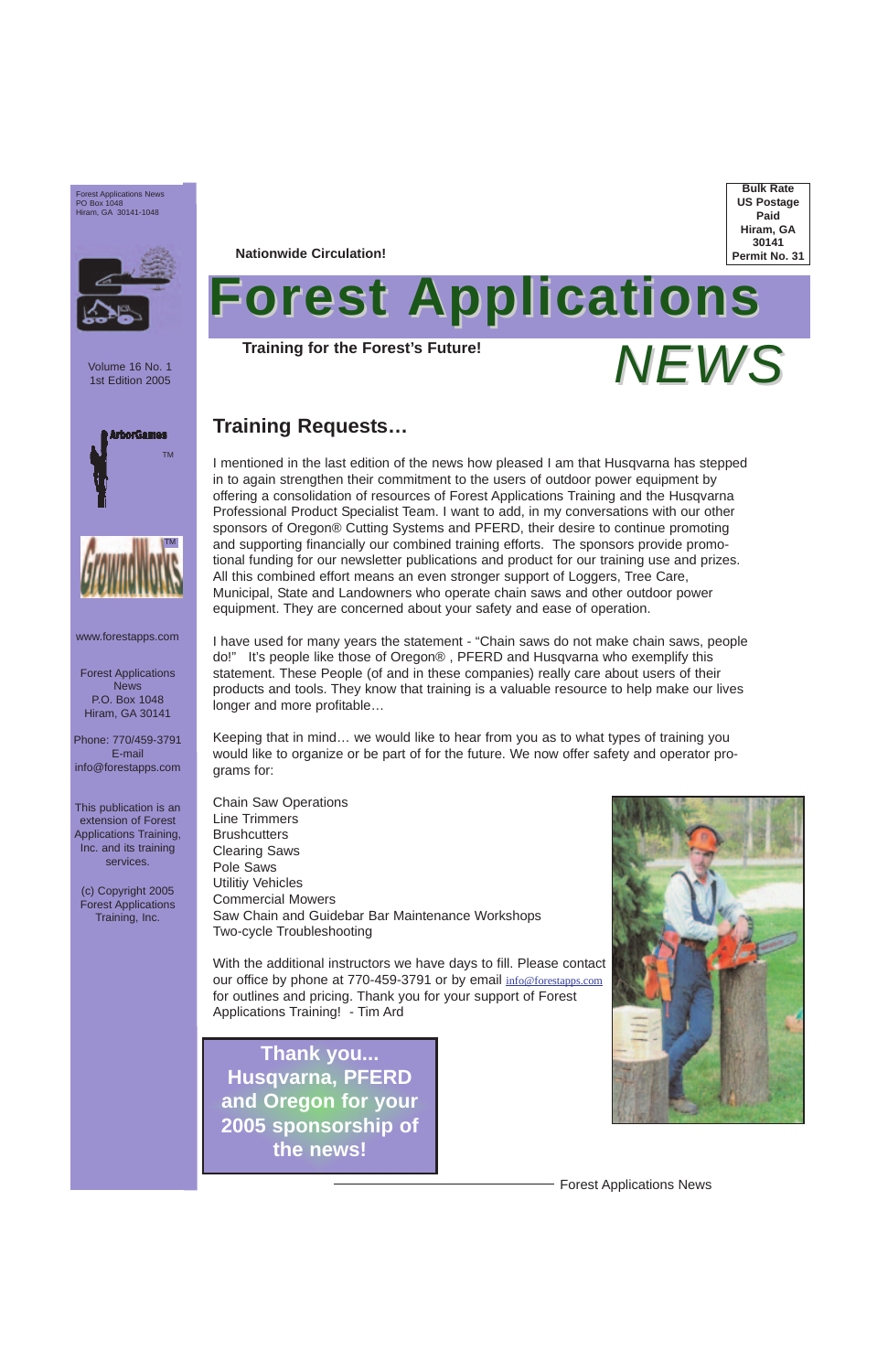# **Wedge It…**

By Tim Ard

It is absolutely amazing to me to watch a skilled woodworker, in a place like a guitar shop or cabinet shop, really utilizing his hand tools. Slicing and curling wood chips from the bulk material to shape the instrument or cabinet joint. The chisel and woodplane turn the skilled hand into a

machine as they jointly control the intricate work.

The use of wedging in chain saw applications, much like the wood crafts-

man's chisel and hand plane, are often a forgotten art. Well, the wedge is not a totally lost art, but one that is often forgotten. You see the woodsmen of yesteryear had to depend on the wedge and its lift and support to achieve successful tree placement and reduce pinching of the saw. Because of the hydraulics of today's harvesting machines we have somewhat forgotten the simple tools that can make our lives more productive, and in the case of the wedge in falling and bucking trees, much safer. I have had the opportunity to watch many eyes widen and minds broadened as a wedge either eliminated a pinched bar, raised a log or lifted a back leaning tree toward its desired restingplace during a presentation. Chain saw operations depend greatly on the sawyer's ability to understand simple wedge basics and how to use them effectively to complement a tree removal plan and especially assist in storm damage clean up.

There are two basic styles of wedges found at most local wedge sales outlets (saw dealers). The first one is a metal wedge with a fairly aggressive taper. This type of wedge is not designed for falling and supporting.

This wedge design is for the task of splitting firewood. The second design

is usually of hardwood, aluminum or polymer (plastic). This wedge type has a taper that is slower, less aggressive from its point to the head (hammer surface). A falling wedge is generally not more than one to one and a quarter inches thick at the head. The importance of wood, aluminum or plastic shows up very quickly with regular wedge use. No matter how

> careful you are, you're going to make a mistake and cut into a wedge at some point. If you use a steel wedge, you have just damaged your saw chain. Wood

and plastic are more forgiving to the

saw chain yet I have only had one instance where it didn't support the weight of the tree.

Once in Florida I proceeded to use a wedge that had been heating up in the bed compartment of my truck. They do

soften up a little at about five hundred degrees. The wedge mushroomed

and flattened a bit trying to drive it into the backcut kerf of an Australian pine tree. Other than that time, I have not found a tree to date that could not be lifted with the strength of the plastic wedge. Now my ability and hammering strength, that's a different question… Plastic wedges, are amazingly strong enough!

#### **Wedge Taper**

The point (or leading edge) of the falling, bucking wedge often incorporates a small edge

bevel. These smaller taper's assist the sawyer in the initial placement and lift

> ability of the wedge as it's inserted into the backcut or kerf. Wedges with this point taper are usually defined as a doubletaper wedge.

Some special application falling wedges have an additional taper. The second taper, which begins about half the length of the wedge, increases the taper rate toward the head. This wedge, which is described as a tripletaper wedge, offers a little faster lift after being driven in past the taper change. The triple-taper is often used for smaller diameter, lighter trees and applications where "stacking" of

> wedges is not required. I have also found them to be an advantage on larger heavier trees to begin the lifting process. The second taper area of the wedge is a very thin gradual taper to slowly begin

the lift. Once the tree begins to move with some momentum, the wedge then



*Continued on Page 6...*



2 **Forest Applications News** 







Crossing the wedges will help to lock them in...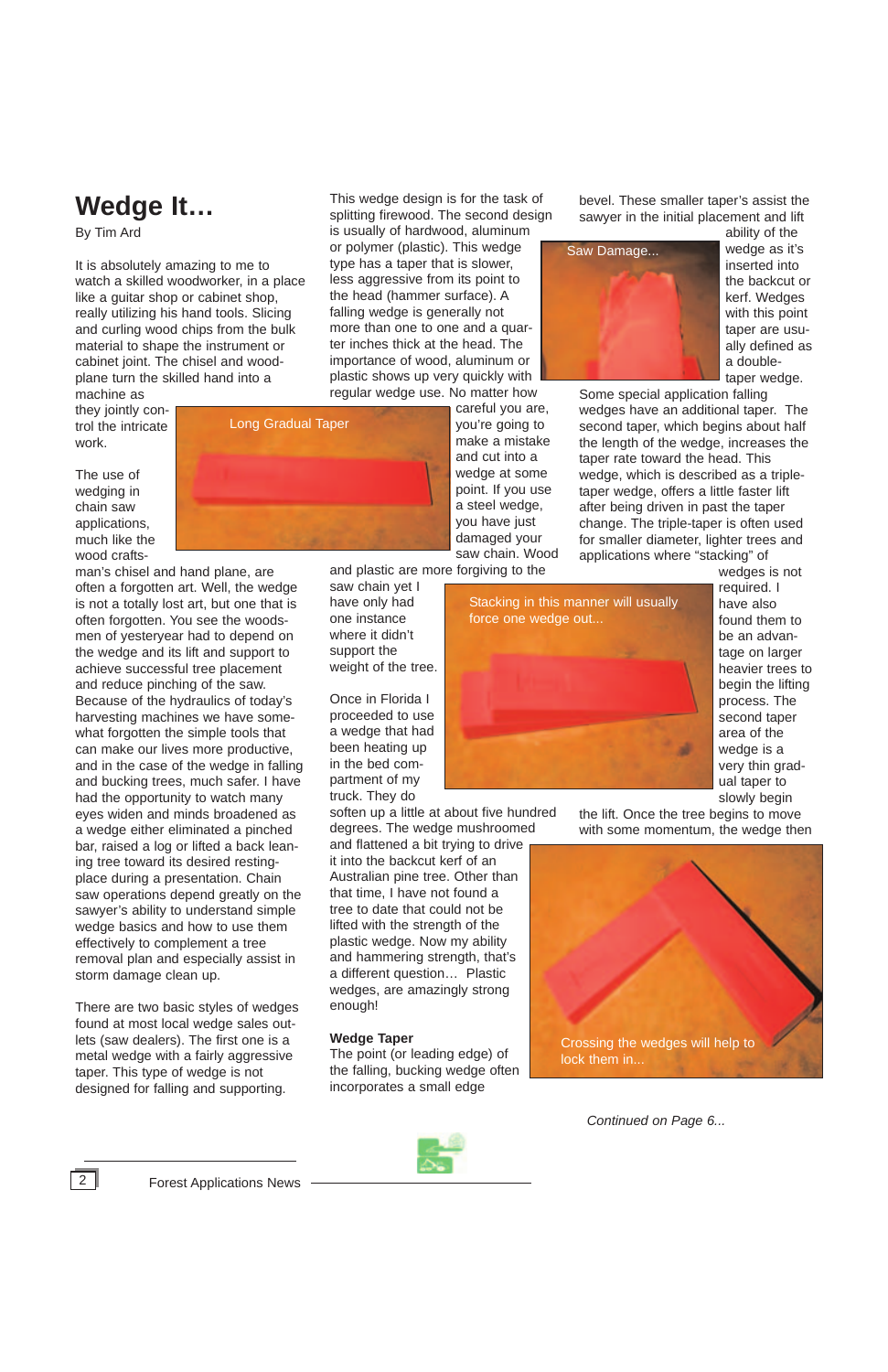# **Cross-Sight Cross-Sight**



*Sensible Woodcutting Videos* are still available. Contact us via the website registration and we will send it to you no charge!



**Find out more on our and we will send it to you no charge<br>http://www.forestapps.com NEW e-book...** *The Complete Guide to Chain Saw Safety & Directional Felling* 

*Visit our website at www.forestapps.com*

# **Up A Tree…**

Is it important to know how tall a tree may be? If there are hazards and obstacles within its reach, it may well be! Now you can be a bit more confident in your planning process before felling a tree. The Cross-Sight from Forest Applications Training, offers you pocket size tree measurement. Folding to fit easily in your pocket, you can now have a tool at hand to quickly size up a tree.

You can read more about the Cross-Sight on our web at http://www.forestapps.com. The tool may be purchased from **our new eStore on the web or** from Sherrill, Inc. at 1-800-525-8873. The cost is \$12.00.



The flowers are full of color, the trees are blooming. Isn't it great after such a cold, snowy winter?

I have exciting news….we can now accommodate more programs and even larger groups in our hands-on chain saw training sessions. We are pleased to have chain saw instructor - Cary Shepherd with Forest Applications Training.

So for your future planning you can also now consider…

Chain Saw - Hands-on - with two Instructors - 20-25 in each class. Classroom – the whole group Outside portion – two groups of 10-13. You will need an area with enough trees for each person to cut, and one or two trees for each instructor.

#### New Program…

Small Engine Class – this class offers a hands-on light tear-down of a chain saw engine. Class size 25-30. Class is informative and is designed toward the operator as well as the mechanic regarding troubleshooting a problem with that hard to start two-cycle engine. Get answers to the many questions that are asked out in the field.

#### New Program…

Line Trimmer Class – this class offers a hands-on set up, and operation of Line Trimmers. This class includes Clearing saws, brush cutters, and Pole saws. Class size 25

We also have training classes for the following equipment:

Power Cutters Hedge Trimmers Leaf Blowers Riding Mowers/tractors Commercial Mowers

For more information and cost for the above classes, call Laura today at - 770-549-3791 or email laura@forestapps.com .



**Need chain saw safety material to use for your tailgate and scheduled safety meetings? The Forest Applications Website has articles and pictures you are welcome to use. Surf around the site when you get a little time...**

**Another great resource is our Forest Applications eBook. You can access it through your laptop on a tailgate for a super presentation to your employees. Pick a technique or discuss a hazardous situation with the crew - all at a click of the mouse. Or with the SP version you can print a section for your use. Give it a look-see at www.forestapps.com**



Forest Applications News 3

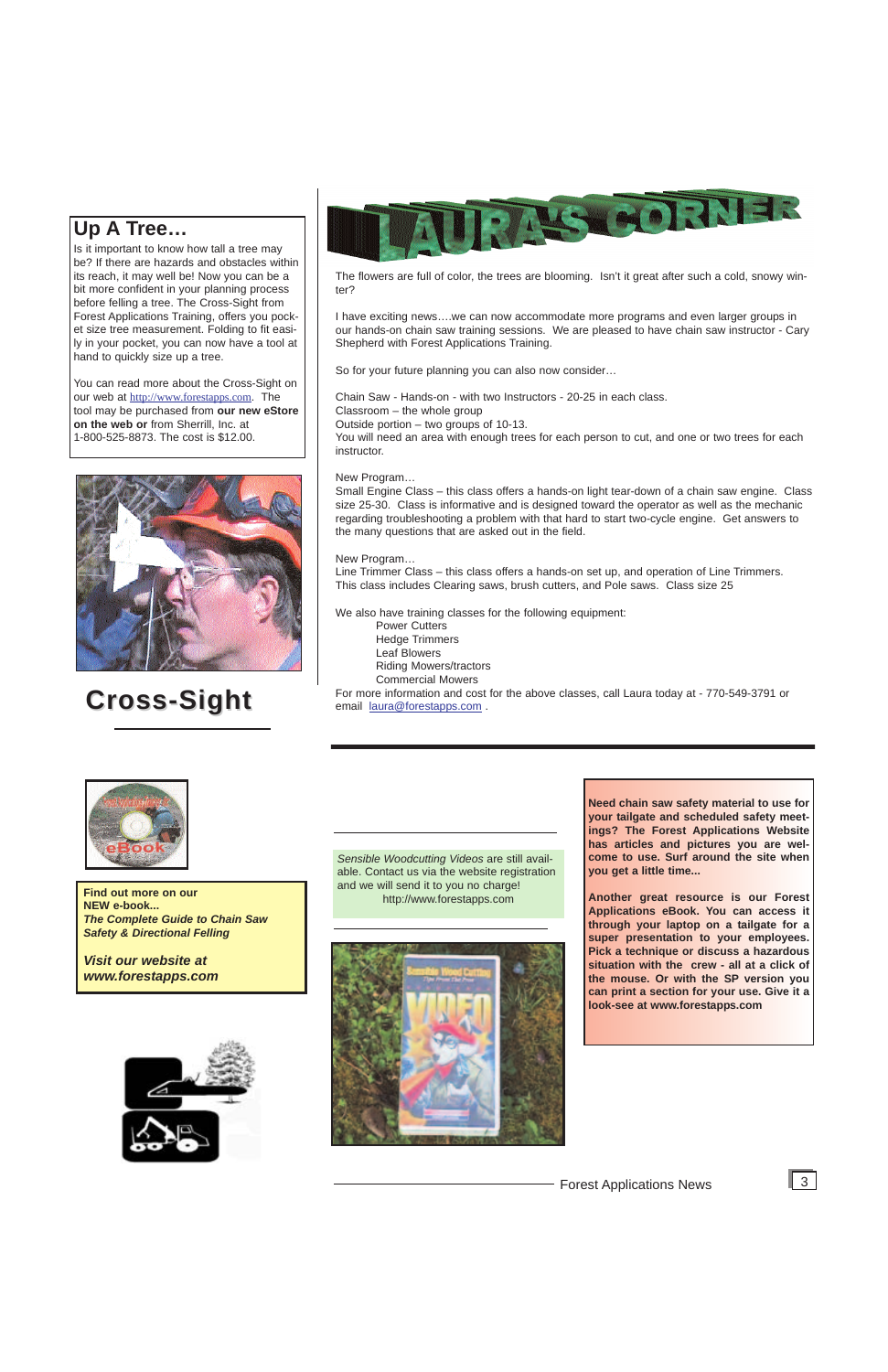Forest Applications Training, Inc. is proud to have Oregon® as a National Sponsor



of this News publication and our training programs across the country.

Visit the Oregon® website at http://www.oregonchain.com. You can find a lot of information on products, safety and general use of chain saws as well as purchase from their unique on-line dealer system. Let'em know where you heard about it… Tim





4 **Forest Applications News** 

**Reduced Weight... The Light Way To Guide Your Chain!**



#### **Upgrade to OREGON® PowerMate Rims**

Most OREGON® rim sprockets for .325" , 3/8" and .404" -pitch chains have been upgraded to include new Wear-depth Indicators. When sprocket wear reaches the depth of the indicator, it's easy to see that it's time to replace the sprocket. Replacing the sprocket at the proper time is important. Excessively worn sprockets become out of pitch with the chain. The out of pitch condition will cause rapid and excessive wear on the chain, which

can lead to chain breakage. Do not run old chain on a new sprocket, or new chain on an old sprocket – either of these situations can contribute to excessive wear or breakage. Without Wear-depth Indicators, OREGON® generally recommends that two new chains be used in rotation with each new sprocket, and that sprockets be replaced every two chains – or sooner. But with the new Wear-depth Indicators on OREGON® rim sprockets, chainsaw users have a more precise means to know when it's time to replace the rim sprocket.



#### **How Tightly Should I Tension My Chain?**

For a sprocket nose bar, turn your saw's tension-adjustment screw until the bottoms of the lowest tie straps and cutters come up and contact the bottom of the bar rails, then turn your tension-adjustment screw an additional 1/4 turn. Also, on sprocket nose bars, the snap test should be performed. Grasp the chain along the bottom of the bar, pull down, and let go. The chain should snap back to its original position, solidly contacting the bottom of the bar rail.

For a solid-nose bar, turn your saw's tension-adjustment screw until the bottoms of the lowest tie straps and cutters come up and contact the bottom of the bar rails. Chain tension on a solid-nose bar should be adjusted looser than on sprocket nose bars.

Regardless of your bar type, your chain should move freely around the bar. NEVER TENSION CUTTING CHAIN WHILE IT'S HOT!



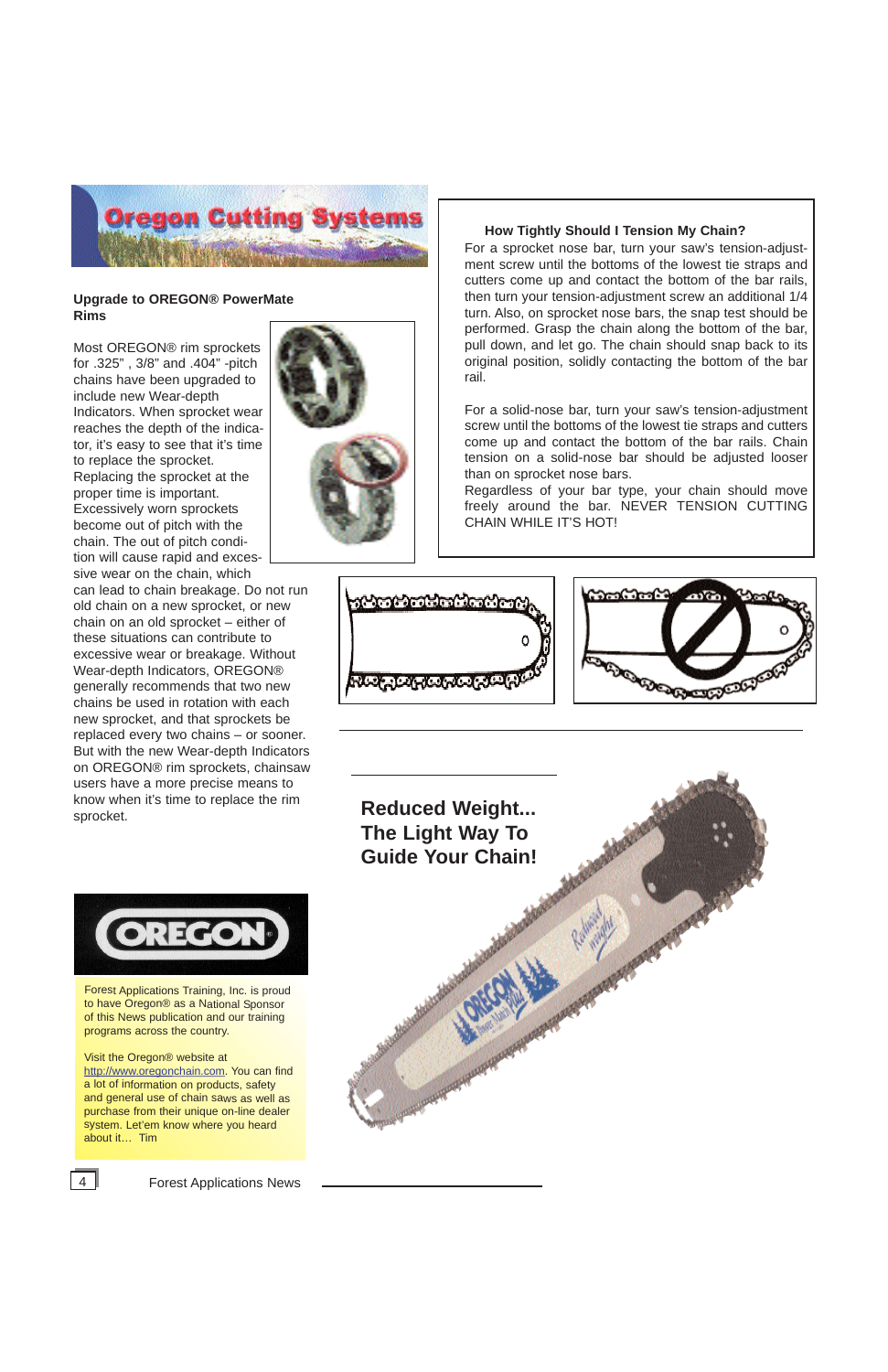## **eBook**

Order your eBook online at the New Forest Applications Training eStore. http://www.forestapps.com/e-book/eStore.htm

If you're not computerized... a black and white printed version is available for only \$ 29.95 + \$4.00 shipping and handling.



The Forest Applications Training eBook has over 200 pages, 180 photos and 13 unique video clips. All can be read, seen and played from your computer. This is a great training tool for tailgate sessions, new employees or just as a great refresher for yourself. Get yours today for as little at \$19.95 including shipping and handling from the eStore. Pay by credit card on the secure authorize.net pay connection from our website or call 1-800-208-6171 pin# 1235 to place your order.

# *New Instructor..*.

Last newsletter I wrote of new opportunities combing the Husqvarna PPS team and Forest Applications training programs. I have some additional great news!

Cary Shepherd will be assigned to Forest Applications Training activities full time. He will begin working with Tim the first of May and will begin shortly afterwards taking request for applications training programs for saws and other power products nationwide.

Cary has over ten years experience organizing and presenting chain saw safety and applications programs. He has followed closely and has taken part in numerous Game of Logging, ArborMaster and Forest Applications Training sessions over the years. His enthusiasm and concern for chain saw operator's safety and performance has led him to the top of the F.A.T. instructor selection.

Forest Applications Training is excited to have the opportunity to add such a chain saw virtuoso to our training ranks. To find out more of how to arrange for Cary to visit your training session, event or show - contact Laura@forestapps.com or call 770-459-3791 for cost and availability.



# Cary Shepherd -

The new Chain Saw Instructor and Power Products Programs instructor...





# Forest Applications News 5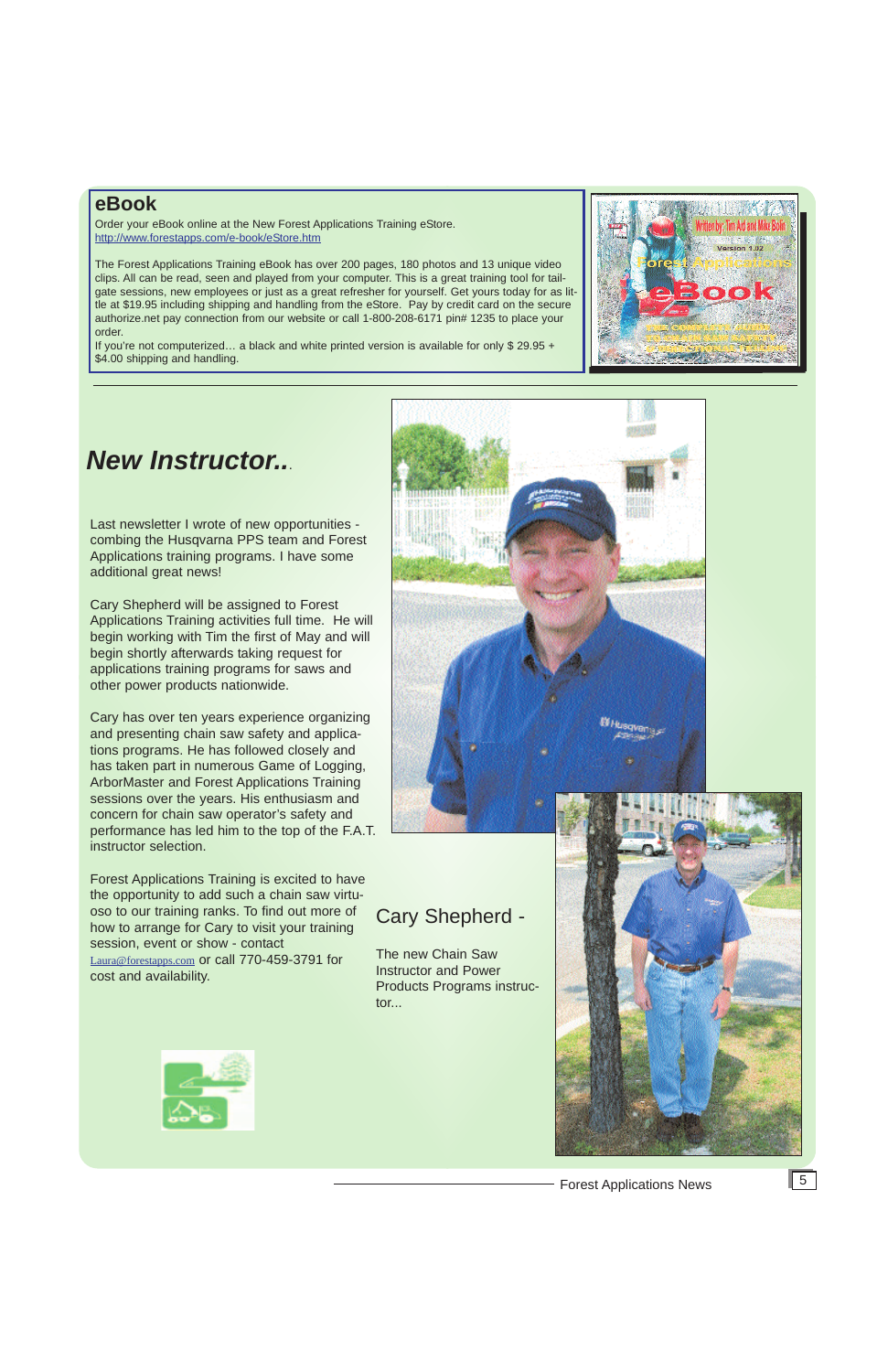6 Forest Applications News

**Order your Forest Applications eBook on-line today @ WWW.FORESTAPPS.COM**





# **HUV News**

The PPS training team had a super experience with all the new Husqvarna HUV's at the manufacturing test track. We

put the units through the paces- rocks, water, mud, hills, debris… It was awesome…

If you get a chance, drop by your local Husqvarna Dealer and take a test drive.



adds its third taper for a quicker lift. This third or last taper to the head generally is the same as the standard double taper wedge. The most commonly used are the double taper.

#### **Stacking**

When lift is needed that exceeds one wedge's thickness, stacking is required. Stacking wedges can be done a couple different ways. Stacking techniques naturally require the sawyer to have a minimum of three or more wedges.

One stacking technique can be accomplished by creating another wedge slot. By utilizing a bore or plunge cut, a second slot is placed over or offsetting the placement of the first wedge in the kerf. You must be careful to consider the weight support of the first wedge or you will quickly find your saw stuck in the tree. Under or over cutting the wedge that is supporting weight will allow the tree to set down on your saw and can even cause loss of control of the tree. Ideally, planning this technique initially will allow for the stacked wedges to be placed before the tree weight is released to rest on the two lifting wedges.

Over the year's, sawyers generally thought to place the wedges with tapers aligned. One wedge was placed directly on top of the other. But, what would most often take place is one of the wedges would jump out of position when the axe or hammer is applied. This could be very tricky and often surprising sometimes. When the wedge(s) would pop out of the kerf, the tree would set backwards. Not good! Some sawyers who had experienced the problem would always put a small amount of sawdust between the wedge surfaces. This helped to curb the problem but it still existed. Other sawyer techniques cross the wedges at almost a ninety-degree position to each other as they are placed in the backcut. With the wedges placed perpendicular (ninety-degrees) to each other the wedges seem to lock themselves together in the kerf as the axe or hammer is driving them. The kick

# **Ei Husqvarna**

# Tough Name. Tough Equipment.<sup>™</sup>

out probability is greatly reduced.

#### **Lift**

How do you calculate the number of wedges needed to lift a given tree? How many wedges do you need for a tree that leans back, or away from its projected target area? If you can calculate the "segments" of a tree there is an answer to the question. First form a measured square cube at the base of the object, if this cube is lifted on one corner a given distance, it will move the exact same amount on the opposite corner. This is a constant if the object is a square… The thought - if a tree is 80 feet tall and is approximately 1 foot diameter at the base you have 80 segment in that tree. If you turn the base of the tree into a cube it will be approximately a one-foot cube. There would be 80 cubes in the tree if divided the base into the height. If you now pick up, lift the bottom cube 1 inch in the back, then the front top of that base cube will move 1 inch. Now

the tricky part… if the bottom cube moves 1 inch forward, and there are 80 cubes to the tree top, the top of the tree will multiply the movement of the first cube by 80. The top of the tree will move 80 inches or approximately six and one half feet at the top by lifting the base by 1 inch.

So you can calculate this amazing lifting power of a wedge…

If you would like to know more about wedging there is a section on our website under Tim's Tip's and also in our eBook available at www.forestapps.com .

Please remember… anytime you are using, driving wedges - use eye and face protection!

Good Sawing and Wedging! - Tim

*I recommend Wedges from OREGON® and Husqvarna Dealers,,,*

#### **Wedge It... Continued**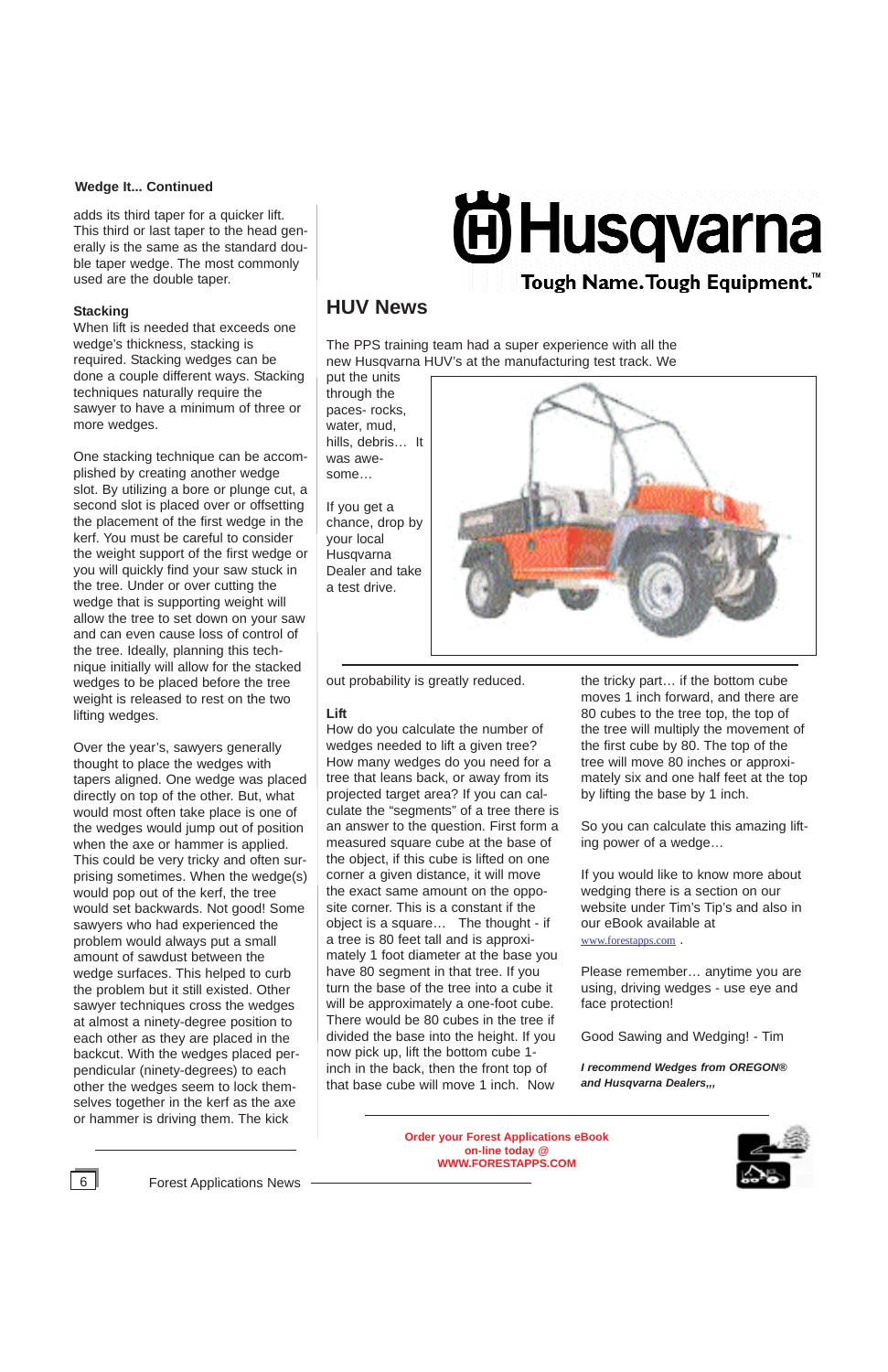#### Forest Applications News

7

**If you haven't** -- check out the Forest Applications website. You will find updated calendar events, special articles, up to date news, online newsletter... E-mail your questions, techniques, training interests and ideas of articles you would like to see in the news. All at http://www.forestapps.com e-mail: info@forestapps.com

#### **Upcoming Training** and Events...

**Check the Website for upto-date schedule listings**

## **Keep your Forest Applications News coming…**

On the top of page one - check your printed mailing label. On the top line will be a date. The date indicates your subscription's end. If that date is past or you do not have a date listed it's time to renew your subscription to the News.

The Forest Applications News will continue to be available to readers *free of charge* on our Forest Applications Training website and also in the printed version mailed to your address *for four editions* following you attending one of our demonstrations or training programs.

After being on the mailing list for four editions, you make the selection to continue receiving the news for the following three years at a nominal fee of \$10.00 for a total of twelve editions – only \$.84 per issue. Your three-year subscription totaling \$10.00, is payable by check, cashiers check, or money order to Forest Applications Training, Inc. **You can also now pay by Credit Card from the eStore on our website at www.forestapps.com.**

…………………………………………………………..

**Don't miss the News!**

| $City$ and $f$ and $f$ and $f$ and $f$ and $f$ and $f$ and $f$ and $f$ and $f$ and $f$ and $f$ and $f$ and $f$ and $f$ and $f$ and $f$ and $f$ and $f$ and $f$ and $f$ and $f$ and $f$ and $f$ and $f$ and $f$ and $f$ and $f$ a |  |
|----------------------------------------------------------------------------------------------------------------------------------------------------------------------------------------------------------------------------------|--|
|                                                                                                                                                                                                                                  |  |
|                                                                                                                                                                                                                                  |  |

Mail with \$10.00 payment to: Forest Applications Training, Inc., PO Box 1048, Hiram, GA 30141-1048

# **Important .....**

Have you tried one or all of the products we show in the News? Husqvarna Saws, Oregon Chain and Bars, PFERD Files, PFERD Chain Sharp/SharpForce, See Clear?

Send us a note and let us know what you think!

E-mail us at info@forestapps.com